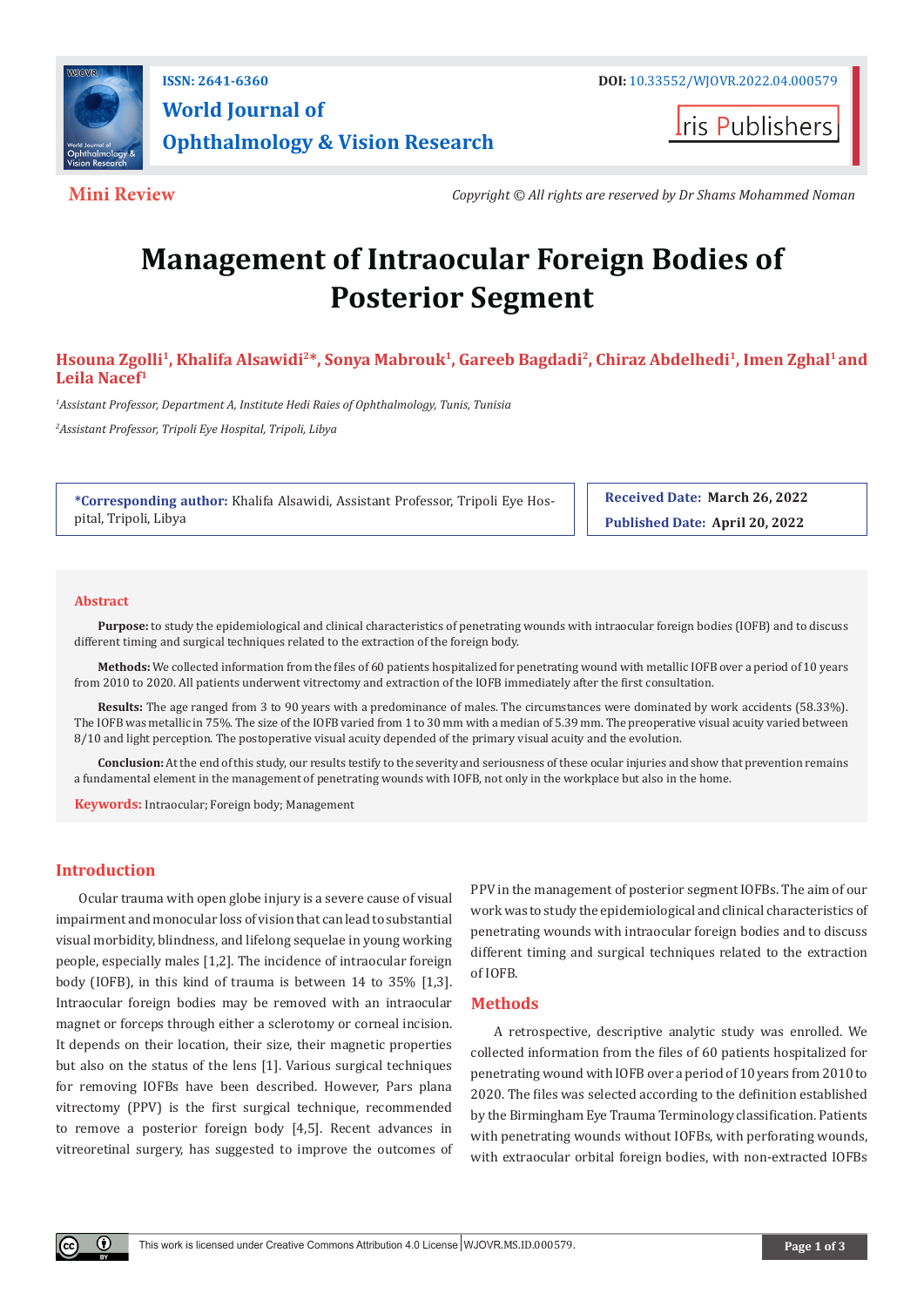and patients with anterior ocular pathology responsible for a known decrease in visual acuity were excluded from the study. All patients underwent a complete general ophthalmologic examination prior to the surgical procedure. Preoperative visual acuity, site of entry of foreign body, capsular and zonular integrity was assessed. Ultrasound B-Scan and/or Orbital CT scan were performed in all patients to locate and evaluate the IOFB (Figure 1). Postoperatively all patients received topical antibiotics and steroid for four weeks. In each case recording of best corrected visual acuity (BCVA), intraocular pressure measurement, slit lamp biomicroscopy and indirect ophthalmoscopy was done postoperatively. Written informed consent for participation was obtained from all patients and the study is adherent with the Declaration of Helsinki.

# **Surgical Technique**

The surgery was performed under local general anesthesia for most of patients. The corneal wound was sutured previously. We performed, firstly, a phacoemulsification of an eventual traumatic cataract and a foldable hydrophobic acrylic intraocular lens was implanted into the capsular bag. Three 23-gauge sclerotomies were created for the infusion line, endo illumination and vitreous cutter. We started performing a complete central and peripheral vitrectomy. A complete 360° indentation was done to remove the whole vitreous debris. The metallic foreign body was identified. We released the foreign body from vitreous proliferations. A 20-gauge sclerotomy was made in the temporal superior quadrant on 3,5mm to the limb. A 20-gauge foreign body forceps was carefully introduced on the ocular cavity and the foreign body was gently extracted through the pars plana sclerotomy (Figure 2). We finished the surgery by verifying the absence of a tear or any peripheral retinal break (video supplemental material).

# **Results**

**Table 1:** Circumstances of the Accident.

| <b>Circumstances</b> | Percentage |
|----------------------|------------|
| Work Accident        | 60%        |
| Domestic Accident    | 22%        |
| Agression            | 16%        |
| Road Accident        | $1\%$      |

The age of our patients ranged from 3 to 90 years with an average of 32.7 years with a predominance of males, the sex ratio was 9 (54 men/6 women). The circumstances of the accident were dominated by work accidents (58.33% of cases) (Table 1). Hammering was the main cause of these injuries (23 patients (47%)). No patient reported the use of eye protection at the time of the traumatic accident. In our study, only one case of road traffic accident was noted (Table 2). The IOFB was metallic in 75%, organic in 16.66% and mineral in 6.66% of cases. The size of the IOFBs varied from 1 to 30 mm with a median of 5.39 mm. Anatomical success was achieved in 52 patients, 6 months after surgery with reattached retina and preserved eyeball. 2 patients developed endophthalmitis

and the evolution was towards the phthisis of the eyeball. 6 patients were re operated for post-traumatic retinal detachment with good evolution. Functionally, the preoperative visual acuity was between 8/10 and well directed light perception. The postoperative visual acuity was fully dependent on the preoperative visual acuity as well as the evolution. an average of 6/10 was recorded (Table 1,2).

| <b>Mechanism</b>      | <b>Percentage</b> |
|-----------------------|-------------------|
| Hammering             | 47%               |
| Object Projection     | 20.40%            |
| Gardening             | 16.32%            |
| Fire Arm              | 8.16%             |
| Broken Glass          | 4%                |
| <b>Stone Throwing</b> | 4%                |

# **Discussion**

In this paper, we presented our attitude to manage an intraocular foreign body complicating an open globe injury. We proceeded to a simple technique with a classic core vitrectomy and extraction of the IOFB with a 20-gauge forceps. Eye injuries and IOFB, have been found to be common in the young, aged population and our finding attests this. We found that majority of patients with IOFB were young with mean age of 27.7 years and median of 28 years. This finding is similar to the findings of several authors [6]. the impact on visual acuity and visual function is severe. The Ocular Trauma Score (OTS) is a useful tool prior to surgical approach for predicting the visual prognosis; described by Kuhn and al. [7] in 2002. Surgically, many techniques are described in the literature [3,8-11]. The outcomes and prognosis factors have been studied also. The main risk factor of poor final visual acuity was a large size of the IOFB and the preoperative retinal detachment [12,13,14]. The timing and indications for Vitrectomy are also debated. We opted for immediate vitrectomy and extraction of the IOFB. Potential advantages of immediate IOFB removal include a possible decrease in risk of endophthalmitis [15], a decrease in the rate of proliferative vitreoretinopathy (PVR), and a single procedure for the patient [15]. Many surgical techniques for the extraction of IOFBs have been discussed in the literature. Yuksel and al. reported 36 patients with trauma related to IOFB using the "T" or "L" sclerotomy where the interval between accident and surgery was 14 days [16]. The extraction of IOFB without PPV can be possible as shown by Rusnak and al. where they reported 9 patients with IOFB removed through a transscleral incision using a magnet achieving a good visual acuity and there was no report of complications [17].

# **Conclusion**

In conclusion, an intraocular foreign body poses a threat to the retina. Its extraction is mandatory; whatever the nature of the foreign body. The threat is greater in the case of a plant foreign body because of the risk of endophthalmitis. Extraction techniques are numerous and highly dependent on the skills of the retinal surgeon.